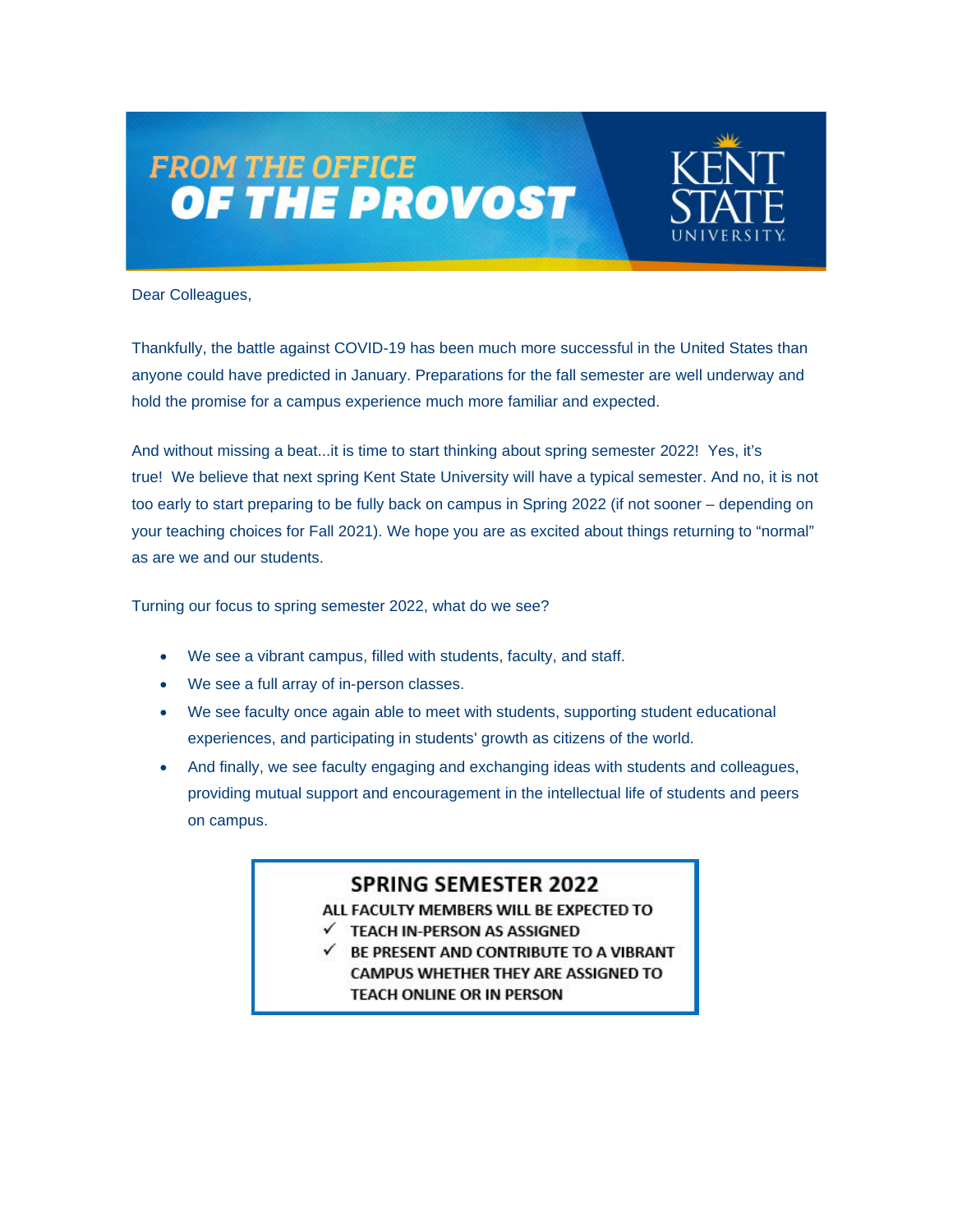Kent State University was so successful in navigating the pandemic because we already had a rigorous presence of online courses and programs which appeal to some segments of our student population, particularly those students who seek the flexibility of online course offerings. We have faculty and staff with expertise who were willing to share it and technology to support our expanded offerings in online education. We fully expect those online courses and programs to continue serving the student populations who rely on them to succeed. We also expect that many faculty members have learned new and different tools that they will now want to incorporate into their inperson classes.

Some units may wish to consider whether student demand exists for new online courses or online programs in their academic units. As academic units begin this analysis, the primary consideration should be the mode of instruction that best serves the needs of current and potential students. Further considerations are noted below:

- Starting in spring 2022 academic units must use standard curricular processes for approving online courses, which are designated either V1 (100% online requiring no faceto-face or online live sessions), V2 (100% online with one or more synchronous online live sessions), or V3 (a blend of a minimum of 50% online sessions—asynchronous or synchronous—and requirement of one or more face-to-face meetings).
- Decisions regarding whether courses approved for online delivery are offered in that mode are made by Department Chairs/School Directors, in consultation with FACs and Curriculum Committees, and consider the overall strategy being employed for program delivery within the unit.
- FACs, Curriculum Committees, and Chairs and Directors will need to inform themselves regarding federal and state requirements for online education.
- Online course delivery does not negate the need for faculty presence on campus.

At this critical time, faculty should think about ways in which the life of the mind is fostered beyond the classroom. Faculty presence on campus presents opportunities for students and colleagues to interact in spontaneous ways. Presence on campus helps in making connections with new faculty and students and helps our traditional students make the transition from adolescent to adult. These are the students who constitute an overwhelming majority of our undergraduate population and who crave face-to-face interaction.

We encourage you to think of the fall semester as a bridge to the future your academic unit envisions at Kent State. Specifically, this is an opportune time to think about the ways in which you may want to incorporate some of what you learned during the pandemic into your courses and